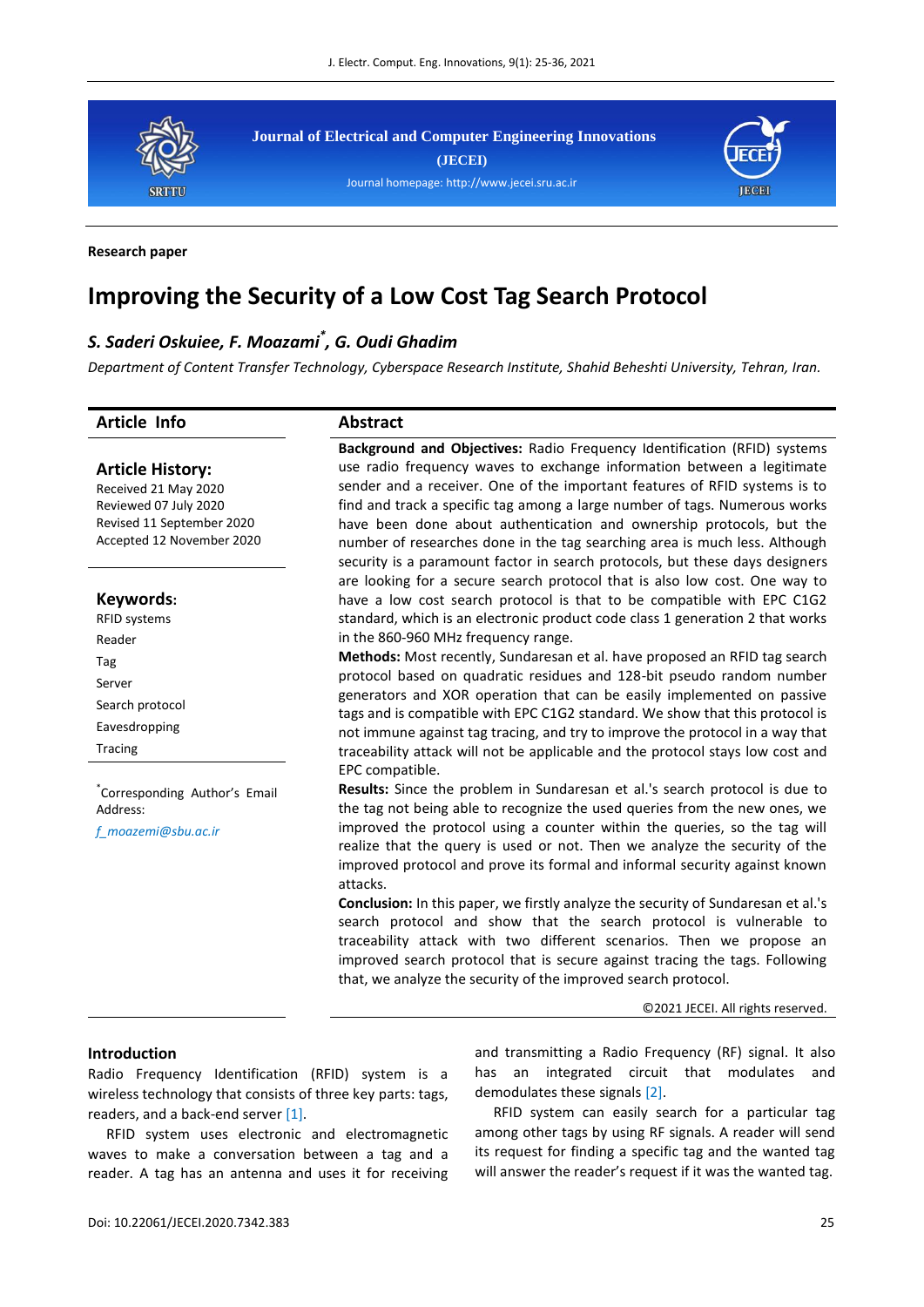An RFID system could use an authentication protocol to find a specific tag. But if the number of tags in the searching area increases, it will be costly to use an authentication protocol  $[3]$ , so it is better to use a search protocol if we want to find a specific tag among a vast number of tags. Early works in tag searching area were based on cryptographic functions such as hash function [\[3\],](#page-10-2) AES [\[4\]](#page-10-3) and symmetric encryption function [\[5\],](#page-10-4) meaning the reader sends its request in the form of a cryptographic function and the tag also answers to reader's request with the same function.

One of the first works in the tag searching area is the serverless search protocol that has presented by Tan et al.  $[3]$ . In their protocol, tags should only answer to the requests of authenticated readers, and readers should only query authenticated tags. In the proposed protocol, the reader queries the tag using a hash function, and the tag responds to the reader using a hash function as well. The authors state that an adversary can identify the tag in this search protocol. To improve the search protocol, authors suggested different solutions. At first, they oblige the reader to use a different random number within each query and also made the tags to store the received random numbers from previous queries. Authors also state that an opportunistic adversary can track at least one tag after a specific number of queries. The second solution is to query the first m bits of tag's id  $(id<sub>j</sub>)$  alongside with reader's and tag's random numbers  $n_r$ ,  $r_r$  . Then the tag checks m bits of its own id with the one in the reader's query. If it holds, it will answer to the query. This solution does not work well when the id for each tag is structured (it means few first bits of the id is for product code, and the next bits are for the tag's origin). Another solution is when each tag receives the query from the reader, it checks the query and if the query does not belong to that specific tag, it will answer the query by probability of  $\lambda$ . This way, the adversary will not be able to realize if the wanted tag is present in that area or not. This protocol uses hash functions, so it is not accordant with EPC C1G2 standard. In 2011, Kim et al. [\[6\]](#page-10-5) showed that Tan et al.'s search protocol is vulnerable against reader tracing, and then they proposed a serverless search protocol. In their protocol, the server provides an access list for each reader, and each access list contains the group of tags that are authorized to search. The proposed protocol has three stages: setup, authentication, and search. At the first stage, the server gives an access list of the tags that are authorized to search to the reader. Tags are divided evenly into small groups by server and each group has its own identity that is set by the server. Search protocol uses hash functions for queries and answers. Sundaresan et al. stated in their papers that an adversary easily could impersonate the reader and compromise tag location

privacy [\[7\],](#page-10-6) [\[8\],](#page-10-7) [\[9\].](#page-10-8)

In 2012, Safkhani et al. [\[10\]](#page-10-9) showed that Tan et al.'s search protocol  $\begin{bmatrix} 3 \end{bmatrix}$  is vulnerable against traceability attack. They stated that in the first and third search protocols a tag could be traced.

In 2009, Lin et al. [\[11\]](#page-10-10) proposed a serverless authentication and search protocol, which was simply an improved version of Tan et al.'s [\[3\]](#page-10-2) search protocol. They use hash function within their protocol and aim to reduce the amount of computation in Tan et al.'s protocol. The proposed protocol is vulnerable to replay and impersonation attacks  $[12]$ . Won et al.  $[4]$  proposed a search protocol that was based on 128-bit AES cryptography function and timestamp, without a central database. In this protocol, the reader encrypts the query with 128-bit AES and sends it with a timestamp to the group of tags, tags that receive the query will check the timestamp. This way, the tags will be sure that it is not the query of the previous sessions. If the timestamp of the received query is smaller than timestamp of previous query it shows that there was a replay attack, and the tag denies the query. Otherwise, the query is correct and the tag will decrypt the query. Then, if the query is sent for that specific tag, it will answer to it. The answer to the query will also be in an encrypted form. Since all the queries are in an encrypted form, an adversary cannot get any information by eavesdropping. This protocol prevents illegal tracking of the tags and also provides secure privacy for them. DoS and de-synchronization attacks are impossible in this protocol. Since this protocol uses one way hash functions, it is not compatible with EPC C1G2 standard.

Ahamed et al. [\[13\]](#page-10-12) proposed a serverless tag search protocol. They presented three search protocols but claim that the last one is immune against the attacks applicable to the previous two protocols. They used a pseudo random number generator  $P$  that takes a seed as an argument and a function  $M$  that generates the next random number. The reader generates a random number with  $P$  and sends it to the tag. The tag checks the validity of the received number. If the query is valid, the tag updates its own number using  $M$ . Otherwise, it will replay with probability of  $\lambda$ . They state that the proposed search protocol is immune against tracking, de-synchronization, and also cloning attacks.

Zuo proposed a search protocol in which the reader uses a hash function and a shared secret key to encrypt its own hashed random number along with the wanted tag's id, and the tag evaluates the query by decrypting it with its own secret key  $[14]$ . He used noise tags to guarantee that there would be an answer to the received queries. In Zuo's protocol, important secrets and data are stored in the reader. If an attacker stoles the portable reader, he can perform cloning and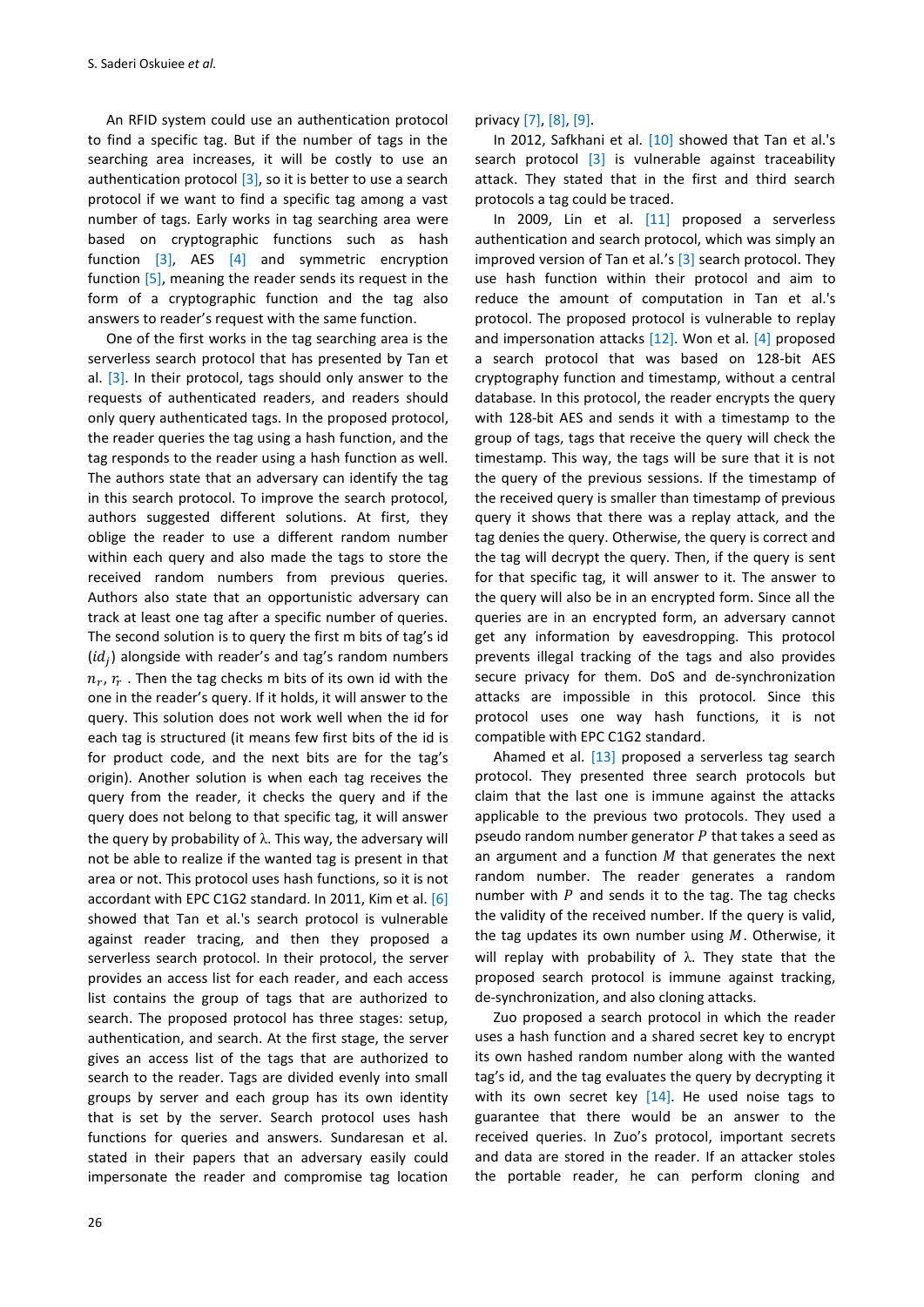impersonation attacks [\[8\].](#page-10-7)

In 2011, Chun et al. [\[5\]](#page-10-4) proposed a search protocol that uses symmetric encryption function. Yoon showed that this protocol is vulnerable against DoS attacks [\[15\].](#page-10-14) Also, Chun's protocol is not compatible with EPC C1G2 standard.

Mtita et al. [\[12\]](#page-10-11) proposed a serverless mutual authentication and search protocol in which the reader firstly downloads a list of tags from the server that are authorized to search.

Then it uses an HMAC function and a timestamp to query a tag and the tag answers the query using a random number and an HMAC function as well. However, Sundaresan et al. stated that their protocol is susceptible to DoS and de-synchronization attacks [\[9\].](#page-10-8) Since Mtita's protocol uses HMAC, it is not compatible with EPC C1G2 standard.

Some of the researchers tried to propose lightweight search protocols that use lightweight functions such as Physical Unclonable Function (PUF) [\[16\],](#page-10-15) Linear Feedback Shift Register (LFSR[\)\[16\]](#page-10-15), and Nonlinear Feedback shift Register (NLFSR[\)\[16\].](#page-10-16)

Kulseng et al. [\[16\]](#page-10-15) use LFSR to generate random numbers when sending a query and also when tag answers the query, and use PUF to authenticate the tags. Later on, Lv et al. showed that Kulsang et al.'s search protocol is vulnerable against tracing attack [\[18\].](#page-10-17)

In 2019, Eslamnezhad namin et al. [\[19\]](#page-10-18) proposed a lightweight search protocol that uses an encryption technique called Authentication Encryption (AE), that guarantees confidentiality and integrity at the same time. In their search protocol to query a tag, the reader firstly increases its counter and generates a random number and uses XOR to hide the wanted tag's id, the shared key between the reader and the tag, the random number and also encrypts the computed value and the counter. The tag evaluates the received query by decrypting the received query and checks if the id is also a valid one. If the query is not valid, the tag will answer with probability of λ. Although using these cryptographic and lightweight functions in tag search protocols made them secure against some of the possible attacks on RFID protocols [\[20\],](#page-10-19) such as eavesdropping, physical attacks, DoS attacks, and traceability.

They were not compatible with EPC C1G2 standard. To have a low cost search protocol that is compatible with EPC C1G2 standard, the tag that concerns us is the passive one, and since it has no battery inside, it is cheaper and simpler [\[9\].](#page-10-8)

EPC C1G2 standard is an electronic product code class 1 generation 2 that works in the 860-960MHz frequency range [\[21\].](#page-11-0) Besides, this standard uses FHSS (Frequency Hopping Spread Spectrum). FHSS is a method of transmitting radio signals by rapidly switching a carrier

among many frequency channels. When a radio signal is transmitted, it can read the tags at slightly different frequencies to get the best possible read from the tags. Protocols that are compatible with EPC C1G2 standard use simple functions, so they are low cost protocols.

Recently, some of the researchers favor protocols that do not utilize hash functions and are compatible with EPC C1G2 standard. In 2012, Sundaresan et al. [\[7\]](#page-10-6) proposed a search protocol that is based on quadratic residues and 128-bit pseudo random number generators and XOR operation that can be easily implemented on passive tags and is compatible with EPC C1G2 standard. But it is not secure enough. They showed later in 2017  $[9]$  that it is not forward secure. In 2015, Sundaresan et al. [\[8\]](#page-10-7) proposed another search protocol that was based on a 128-bit pseudo random number generator and XOR operation and was compatible with EPC C1G2 standard, but in 2016 Jannati and Bahrak showed that it was vulnerable against desynchronization and impersonation attacks, and tag location privacy is not satisfied [\[22\].](#page-11-1) Also, in 2018, Eslamnejhadnamin et al. [\[23\]](#page-11-2) showed that the search protocol proposed by Sundaresan et al. [\[8\]](#page-10-7) is not safe against traceability attack.

In 2017, Sundaresan et al. <a>[\[9\]](#page-10-8)</a> proposed a search protocol that is based on quadratic residues and 128-bit pseudo random number generator and XOR operation that can be easily implemented on passive tags and is compatible with EPC C1G2 standard. It was the improvement of their work from 2012 [\[7\].](#page-10-6) We will show in this paper that this protocol is vulnerable to traceability attack. The rest of the paper is organized as follows. We will briefly review the Sundaresan et al.'s latest search protocol. Then, we will propose a traceability attack on Sundaresan et al.'s search protocol with two different scenarios. In the next section, we will propose an improvement on their protocol. Then we analyze the security of the improved search protocol. The last section concludes the paper.

#### **Review of Sundaresan search protocol**

Sundaresan et al. [\[9\]](#page-10-8) proposed a search protocol that is based on quadratic residues by using basic MOD, XOR, and 128-bit PRNG operation. For additional security, the protocol hides the random number generated by PRNG function in queries. The proposed protocol is consists of two phases – the setup phase and the secure search phase. In the setup phase, the server gives the reader an access list  $AL$  which contains the tags that are authorized to search. The second phase is where a secure search happens with the proposed protocol. [Table 1](#page-3-0) shows notations that are used in proposed protocol. In this section, we describe two phases of the protocol in details as follow: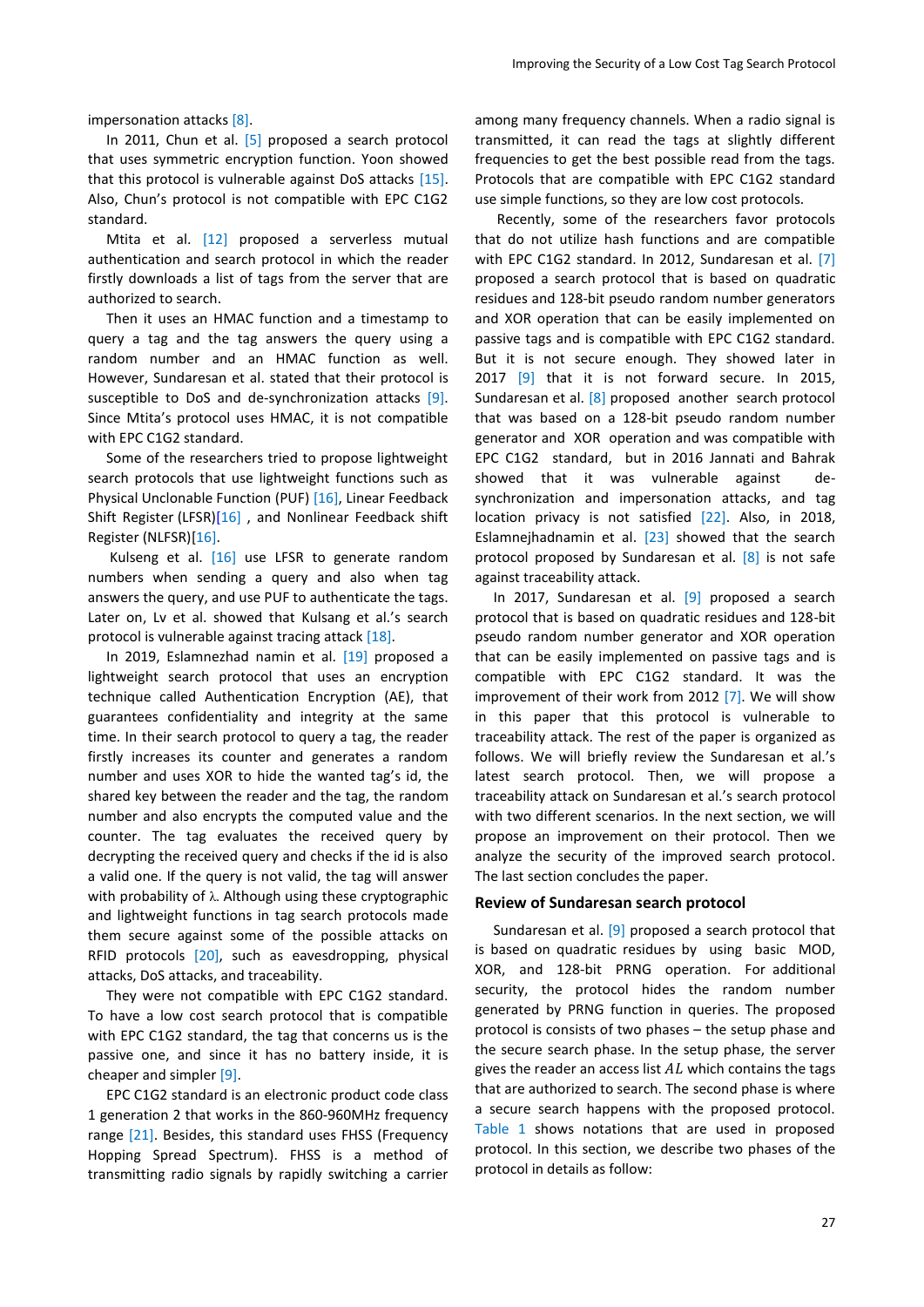#### *A. Setup Phase*

Assume the channel between server and reader is safe, and an adversary cannot obtain any information from conversation between the server and the reader. Server S, at first, authenticates the reader R and then gives an access list  $AL$  to the reader. This list contains all the tags that are authorized to search by the reader. This list does not include any information about secrets of the tag and its ID. And the reader only has  $h(TID, t<sub>s</sub>)$ . The server also determines  $rts$ , which is a shared secret between the tag and the reader.

The reader has to store  $m = g * h$  (g and h are two big prime numbers) and  $h(RID)$ . The tag also has to store hashed form of tag ID, and the random number  $s$ , and  $n = p * q$  (p and q are two big prime numbers). The server stores TID,  $h(TID)$ , RID,  $h(RID)$ ,  $t_s$ , and prime numbers  $p$ ,  $q$ ,  $g$ , and  $h$ , current and previous shared secret between the server and the tag  $s, s^{-1}$  and also ctr and ctrmax.

<span id="page-3-0"></span>Table 1: Notations

| <b>Notations</b>      | <b>Descriptions</b>                                                                                             |
|-----------------------|-----------------------------------------------------------------------------------------------------------------|
| R, S, T               | Represents Server, Reader and<br>Tag respectively                                                               |
| AI.                   | Access List for the Reader                                                                                      |
| TID, h(TID)           | Unique Tag ID and hash value of<br>TID                                                                          |
| RID.h(RID)            | Unique Reader ID and hash value<br>of RID                                                                       |
| $t_{s}$               | Secret key unique for each tag in<br>the system, used to generate id<br>=h(TID,ts); known only to the<br>server |
| $s, s^{-1}$           | Random number generated<br>by<br>server and previous value of s                                                 |
| p, q, g, h            | prime<br>Four<br>large<br>numbers<br>generated by the server                                                    |
| m, n                  | $m=q.h$ stored in reader and $n=p.q$<br>stored in the tag                                                       |
| k                     | Number of the readers that can<br>access a tag                                                                  |
| l                     | Number of tags a reader is<br>authorized to search                                                              |
| $R_{TID}$             | Computed as $R_{TID} = h(TID) \oplus s$                                                                         |
| $R_{\text{TID}}^{-1}$ | Computed as $R_{TID}^{-1}$ = $h(TID)$ $\bigoplus s^{-1}$                                                        |
| $rts, rts^{-1}$       | Shared secret between reader and<br>a tag; previous value of rts                                                |
| $r_r, \delta$         | Random numbers generated by<br>the reader                                                                       |
| $t_r$                 | Random number generated by the<br>tag                                                                           |
| ctr, crmax            | Current and maximum value for<br>counter                                                                        |
| λ                     | Probability that a tag<br>replies if<br>query is not for that tag                                               |
| $\oplus$ .            | Exclusive-OR Function (XOR) and<br>Concatenation of two values                                                  |

 $ctr$  is 0 at the beginning and will increase by 1 after each successful search and when it reaches the  $c$ trmax,

the reader has to get another search authorization from the server.

#### *B: Search Phase*

The search phase is shown in Fig. 1, and it has six steps. In this phase, the reader sends its query,  $x$  and  $y$ , to the tag. If the tag is the wanted tag, it answers with  $\alpha^{''}$ and  $t_r^{\dagger}$  and if it is not the wanted tag, it answers with a random number with probability of  $\lambda$ .

Then reader sends  $\alpha^", t_r^", \mu^", \delta", r_r^"$  to the server. Server validates the reader and the tag, and sends  $ACK'$ to the reader. Reader validates  $ACK'$ , and sends  $ACK$  to the tag.

#### **Traceability Attack on Sundaresan et al. Protocol**

In this section, we show that traceability attack is applicable on Sundaresan et al. [\[9\]](#page-10-8) search protocol with two different scenarios. In the first scenario, an adversary will listen to the reader's query and saves  $x$ and  $y$ , and will block tag's response to the reader. The reader will not receive the response and will not update its own rts. At the moment, the tag will update its own  $rts^{-1}$  and  $rts$  as follows:

$$
rts \rightarrow rts^{-1}, \tag{1}
$$

$$
PRNG(rts) \rightarrow rts. \tag{2}
$$

The adversary sends the captured queries to the tags. The target tag will check the validity of captured  $x$  and  $y$ sent by the adversary with both  $rts^{-1}$  and  $rts$ . Hence it will always consider them as valid queries, therefore the target tag responds to the requests with probability of 1. On the other hand, tags that are not the wanted tag will replay to the requests with probability of  $\lambda$ .

In this scenario, which is inspired by Eslamnejhadnamin et al.'s work [\[23\],](#page-11-2) suppose that there are  $N$  tags in the reader's searching area, the adversary will send a captured valid queries  $m$  times to these tags. Assume the random variable  $X$  denote the number of received answers by the adversary from the tags. If the wanted tag is not present, then the random variable  $X$ follows the binomial distribution with parameters  $m.(N-1)$  and  $\lambda$ . Hence the expected value of X is  $m \cdot (N-1) \cdot \lambda$  and the variance is  $m \cdot (N-1) \cdot \lambda \cdot (1-\lambda)$ . The adversary counts the number of received answers. If for a real number k,  $|X - m( N - 1) \cdot \lambda| < k\sigma$ , then the adversary concludes that the target tag is not present. To find the optimal value of  $k$  and  $m$  such that traceability attack performs with high probability, the adversary can use Chebyshev's inequality.

By Chebyshev's inequality, if  $X$  is a random variable with expected value  $\mu$ , and nonzero variance  $\sigma^2$ , then for any real number  $k > 0$ , we have:

$$
\Pr(|X - \mu| < k\sigma) \ge 1 - \frac{1}{k^2}.
$$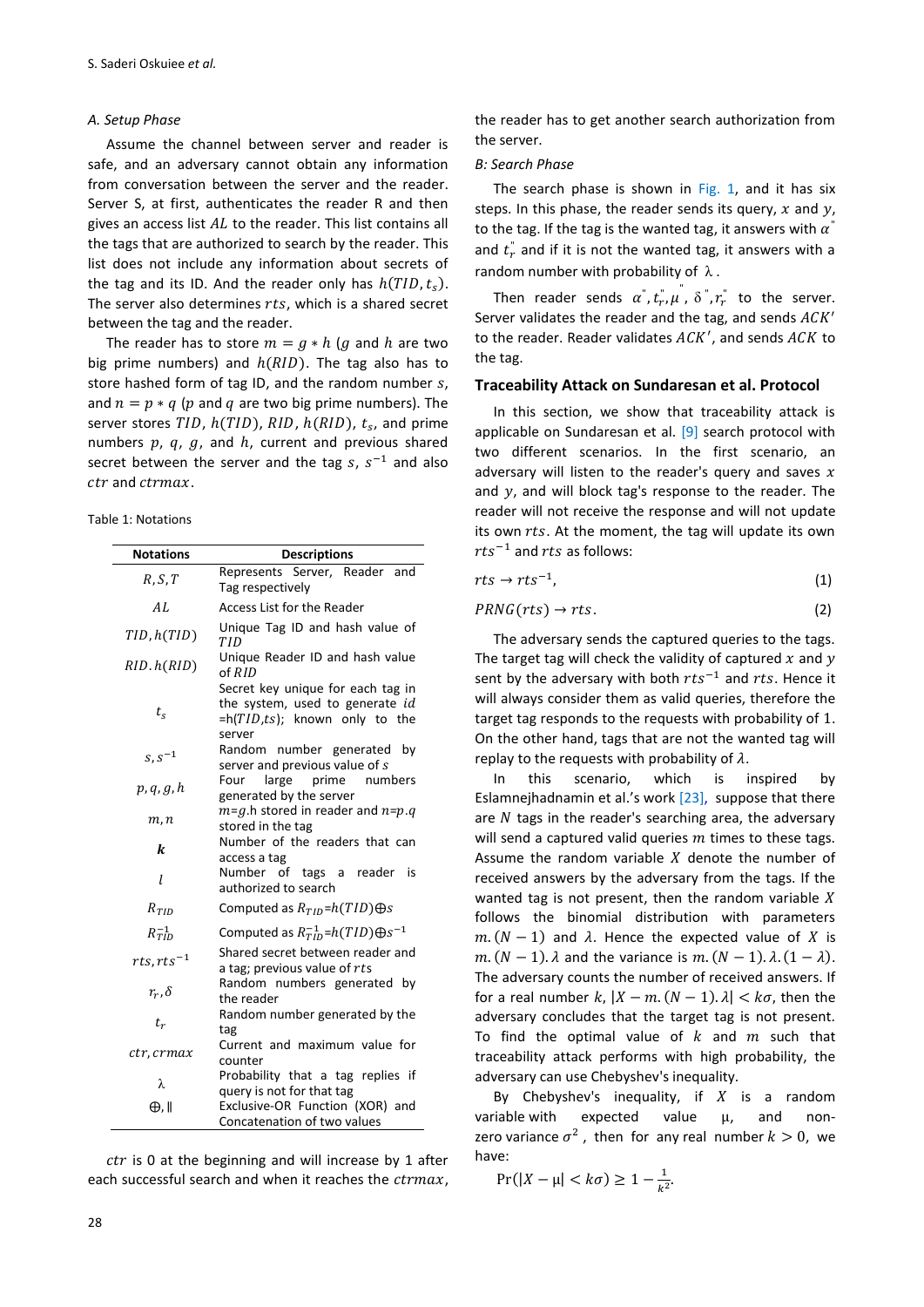So, by choosing the appropriate value of parameters  $k$  and  $m$ , the opportunistic adversary can be successful with high probability.

In the second scenario, which is inspired by Jannati and Bahrak's attack [\[22\]](#page-11-1) on Sundaresan et al. [\[8\],](#page-10-7) to perform the traceability attack, we assume the adversary

| <b>Server</b>                                                 | Reader                                        | Tag                                              |
|---------------------------------------------------------------|-----------------------------------------------|--------------------------------------------------|
|                                                               | Generates random number $r_r$                 | Extracts $r_r$ :                                 |
|                                                               | Computes:                                     | $PRNG(id \oplus rts) \oplus y \rightarrow r_r$   |
|                                                               | $x = id_i \oplus PRNG(rts_i \oplus r_r)$      | If $id = x \oplus PRNG(rts \oplus r_r)$          |
|                                                               | $y = PRNG(id_i \oplus rts_i) \oplus r_r$      | Query is valid                                   |
| Computes $\mu$ , $\delta$ , $r_r$ with g, h                   | $\boldsymbol{x}$ , $\boldsymbol{y}$           | Generates random number $t_r$                    |
| If $r_r$ isn't fresh aborts the protocol                      |                                               | Computes:                                        |
| If $\mu \oplus \delta \oplus r_r = h(RID)$                    |                                               |                                                  |
|                                                               |                                               | $\alpha = h(TID) \oplus r_r \oplus s \oplus t_r$ |
| Reader is valid                                               |                                               | $\alpha' = \alpha^2 \mod n$                      |
| If $ctr \leq c$ trmax                                         |                                               | $\alpha = (\alpha^2)^2 \mod n$                   |
| Computes $\alpha$ , $t_r$ with $p$ , $q$                      |                                               | $t_r^{\dagger} = (t_r^{\ 2})^2 \mod n$           |
| If $\alpha \oplus r_r \oplus t_r = R_{TID}$ or $R_{TID}^{-1}$ |                                               | else                                             |
| Tag is valid, if no aborts the<br>protocol.                   |                                               | restarts this step using $rtsi-1$                |
| If server identifies tag with $R_{TID}$                       |                                               | If both $rts$ and $rts^{-1}$ do not return       |
| then:                                                         |                                               | valid id                                         |
| $s \rightarrow s^{-1}$                                        | Generates random number δ                     | Answers with probability of $\lambda$            |
| $PRNG(s) \rightarrow s$                                       | Computes:                                     |                                                  |
|                                                               | $\mu = h(RID) \oplus r_r \oplus \delta$       | If id was matched using rts then:                |
|                                                               |                                               | $rts \rightarrow rts^{-1}$                       |
|                                                               | $\mu = \mu^2$ mod m                           |                                                  |
|                                                               | $\mu^{n} = (\mu^{2})^{2}$ mod m               | $PRNG(rts) \rightarrow rts$                      |
| Computes:                                                     | $\delta^{\prime\prime} = (\delta^2)^2 \mod m$ |                                                  |
|                                                               |                                               | $\alpha$ , $t_r$                                 |
| $ACK = h(TID) \oplus t_r \oplus PRNG(\alpha)$                 | $r_r = (r_r^2)^2$ modm                        |                                                  |
| $\oplus \alpha'$                                              |                                               |                                                  |
| $ACK' = (ACK \parallel \delta) \oplus h(\mu)$                 | $\alpha$ , $t_r$ , $\mu$ , $\delta$ , $r_r$   |                                                  |
| Increments the ctr variable by 1                              |                                               |                                                  |
| If $ctr \geq c$ <i>trmax</i>                                  |                                               |                                                  |
| Server should<br>authorized the                               |                                               |                                                  |
| reader                                                        |                                               |                                                  |
| ACK <sup>'</sup>                                              | If $\delta$ is valid in ACK $\Theta h(\mu)$   |                                                  |
|                                                               | $ACK = [ACK' \oplus h(\mu)] \gg l$            |                                                  |
|                                                               | Updates $rtsi$ as:                            |                                                  |
|                                                               | $rts_j = PRNG(rts_j)$                         | If:                                              |
|                                                               | ACK                                           | $ACK = h(TID) \oplus t_r \oplus PRNG(\alpha$     |
|                                                               |                                               | $\oplus$ a')                                     |
|                                                               |                                               | Updates s as:                                    |
|                                                               |                                               | $PRNG(s) \rightarrow s$                          |
|                                                               |                                               | Otherwise aborts the protocol                    |

Fig. 1: Sundaresan et al. search protoco[l \[9\].](#page-10-8)

eavesdrops on the communication between the reader and the tag. Since the channel between reader and tag is insecure, adversary can store reader's queries  $x = id_j \oplus PRNG(rts_j \oplus r_r)$  and  $y = PRNG(id_j \oplus r_r)$  $rts_i) \oplus r_r$  and block tag's respond.

So, the reader will not receive the respond and will not renew its own  $rts$  and at the moment, the tag will update  $rts^{-1}$  and  $rts$ . To trace a specific tag, the adversary will send reader's previous queries to tags and receive responses from them.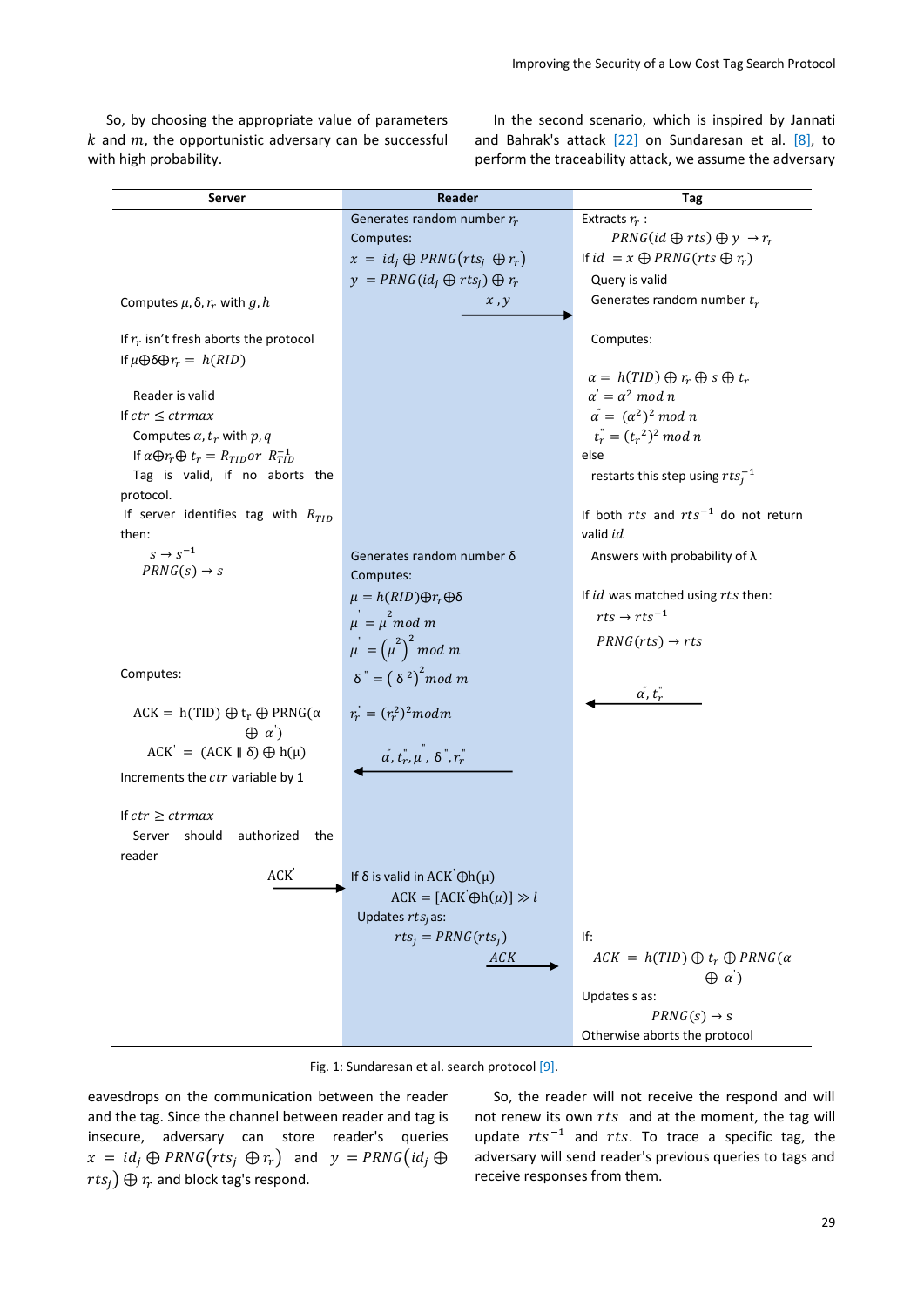The target tag will check the validity of captured  $x$ and y sent by the adversary with both  $rts^{-1}$  and  $rts$ . Hence it always will consider them as valid queries, and if a tag does not answer, then the adversary concludes that it is a noise tag. Adversary repeats this process and tries to find the wanted tag.

Assume  $N$  tags exist in the reader's searching area. We know that noise tags will answer the query with probability of  $\lambda$ . Also, suppose that  $T_1$  is the wanted tag and  $T_2, T_3, ..., T_N$ , are noise tags, and all of them are available.

Let an adversary sends the captured queries m times, and let  $A_i$  be the event that  $T_i$  answers to all the received queries, hence  $Pr(A_i) = \lambda^m$ . In this scenario, the traceability attack will fail if at least one of the noise tags answers all received queries. On the other hand, the probability of the attack's failure is equal to  $Pr(A_2 \cup ... \cup$  $A_N$ ).

Also, we have:

$$
Pr(A_2 \cup ... \cup A_N) \le \sum_{i=2}^{N} Pr(A_i) = (N-1)
$$
 (3)

So, if the adversary wants to limit the probability of the attack's failure to  $\gamma$ , the number of queries that has to send is  $m = \left[\frac{\log(\gamma) - \log(N-1)}{\log(1)}\right]$ .  $log(\lambda)$ 

In this section, we show that Sundaresan et al. [\[9\]](#page-10-8) search protocol is unprotected against traceability attack. In the next section, we will improve their protocol to prevent tracing the tag.

The traceability attack is applicable because the tag cannot recognize if the received query is reused or not. So, to improve Sundaresan et al. [\[9\]](#page-10-8) search protocol and prevent tractability attack, we use a counter within the queries. This way the tag will recognize if a query is fresh or not.

#### **Proposed Improved Search Protocol**

The setup phase in improved protocol is like Sundaresan et al. [\[9\]](#page-10-8) search protocol's setup phase. Also, in this phase server gives a counter  $(ctr_i)$  to the reader. The tag and the reader will increase the amount of counter after each query. After setup phase, reader starts to search for the wanted tag. At first, reader will increase its counter by 1  $(ctr<sub>i</sub> = ctr<sub>i</sub> + 1)$ , then calculates  $A$ ,  $B$  and  $C$  as follow:

$$
A = id_j \oplus PRNG(rts_j \oplus r_r) \oplus PRNG(ctr_j \oplus r_r)
$$
 (4)

$$
\mathbf{B} = PRNG(id_j \oplus rts_j) \oplus r_r \tag{5}
$$

$$
\mathbf{C} = \operatorname{ctr}_j \oplus \operatorname{PRNG}\left(r_r \oplus id_j\right) \tag{6}
$$

Reader then sends  $A$ ,  $B$  and  $C$  to the tags in the area. Each tag will extract pseudo random number from received  $\bm{B}$  using its own id and rts:

$$
PRNG(id_j \oplus rts_j) \oplus B \rightarrow r_r. \tag{7}
$$

Then the tag will extract the counter from received  $C$ using extracted pseudo random number and its own  $id$ :

$$
\mathbf{C}\oplus PRNG(r_r\oplus id_j)\to ctr_j. \tag{8}
$$

If the counter  $(ctr<sub>j</sub>)$  extracted from query is smaller than the one in tag's memory, the tag will notice that either replay or impersonation attack took place. Otherwise, tag will check if the id in  $A$  is equal to its own id as follows:

$$
id_j = A \oplus PRNG(rts_j \oplus r_r) \oplus PRNG(ctr_j \oplus r_r)
$$
 (9)

If above check fails, tag will repeat these steps using  $rts_i^{-1}$ . If tag's id didn't match using both  $rts$  and  $rts_i^{-1}$ , then the tag will respond with probability of  $\lambda$ . The improved search protocol is shown in

## [Fig.](#page-6-0) 2.

#### **Informal Security Analysis**

In this section, we informally prove that our improved search protocol is resistant to replay, traceability, desynchronization, and Dos attacks. We also indicate that our improved protocol provides tag and reader anonymity and location privacy.

#### A. *Replay Attack*

To perform a replay attack, the adversary stores legitimate queries sent from the reader during a session then uses this information to query the tag. Since both the reader and the tag use random numbers and encipher them properly, and the reader uses a counter  $(ctr)$  to create a query. Also, both the reader and the tag update their counter after a query. So, the tag will understand that if the received message is fresh or not and will answer the old query with probability of  $\lambda$ .

So, the replay attack is not applicable, since every legitimate query will be fresh.

#### *B. Traceability Attack*

The weakness of Sundaresan et al. [\[9\]](#page-10-8) search protocol is that the freshness of the queries is not guaranteed. In our improved search protocol, the reader uses a counter  $(ctr)$  in each message and increases its counter by 1 after each query.

The wanted tag also increases its counter after receiving a legitimate query. Thus, each query will be fresh, and the attacker will not notice that if the wanted tag is present or not.

So, performing a traceability attack is impossible, and tag location privacy is satisfied.

#### *C. Tag Anonymity*

In improved search protocol, the attacker cannot detect the value of tag's unique  $id$ , since it is well hidden in  $h(TID, t_s)$ . So, the adversary cannot obtain any information about the tag, and its anonymity is guaranteed.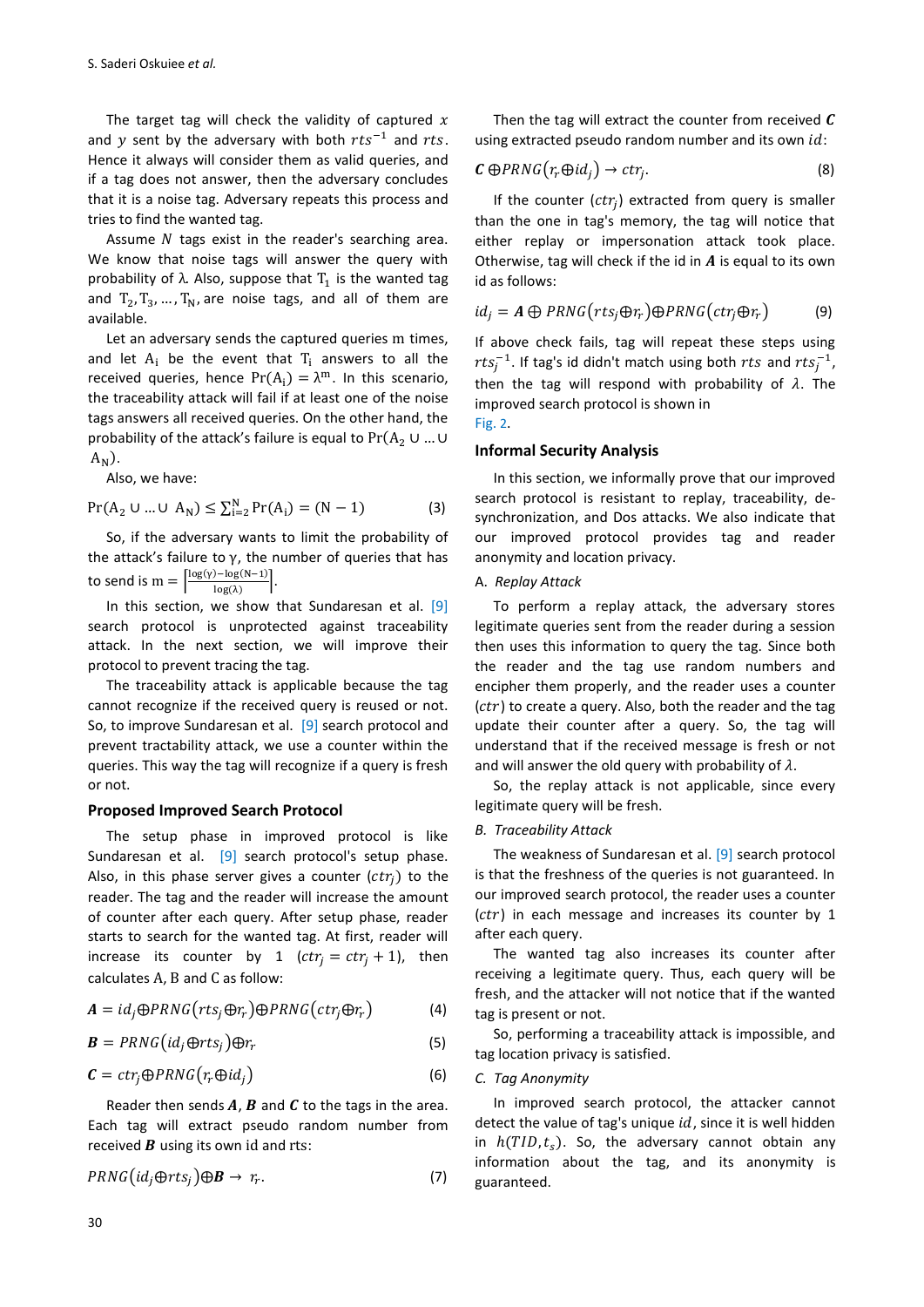#### *D. De-synchronization Attack*

If the adversary blocks answer from the tag  $\{\alpha^{\shortparallel}, t_r^{\shortparallel}\}$  or the answer gets lost during the communication, this way the tag updates its own  $rts$  but the reader does not, and this causes de-synchronization of the keys. Since the tag saves its own  $rts_j^{-1}$  from the last session and checks the validity of the received query with it, a desynchronization attack is not applicable.

#### *E. DoS Attack*

If an attacker blocks the message  ${ACK}$  or forges it, it can cause de-synchronization between the tag and the server leading to Dos attack. If the message  ${ACK}$  is blocked, it cannot lead to DoS attack.

Since the server keeps both s and  $s^{-1}$ , and it will be able to validate the next answers by  $R_{TID}^{-1}$ .

| <b>Server</b>                                                                                                                                                                                                                                   | Reader                                                                                                               | Tag                                                                                                                                                                                                                                                                     |
|-------------------------------------------------------------------------------------------------------------------------------------------------------------------------------------------------------------------------------------------------|----------------------------------------------------------------------------------------------------------------------|-------------------------------------------------------------------------------------------------------------------------------------------------------------------------------------------------------------------------------------------------------------------------|
|                                                                                                                                                                                                                                                 | Generates random number $r_r$<br>Increments the ctr variable by 1<br>Computes:                                       | Extracts $r_r$ :<br>$PRNG(id \bigoplus rts) \bigoplus B \rightarrow r_r$<br>$\mathcal{C} \oplus PRNG(r_r \oplus id_i) \rightarrow ctr_i$                                                                                                                                |
| Computes $\mu$ , $\delta$ , $r_r$ with g, h                                                                                                                                                                                                     | $A = id_i \oplus PRNG(rts_i \oplus r_r) \oplus PRNG(ctr_i \oplus r_r)$                                               | If it's lower than tag's own counter                                                                                                                                                                                                                                    |
| If $r_r$ isn't fresh aborts the protocol<br>If $\mu \oplus \delta \oplus r_r = h(RID)$                                                                                                                                                          | $\mathbf{B} = PRNG(id_i \oplus rts_i) \oplus r_r$<br>$\mathbf{C} = \text{ctr}_i \oplus \text{PRNG}(r_r \oplus id_i)$ | then<br>impersonation attack took place<br>Ιf<br>$id =$                                                                                                                                                                                                                 |
| Reader is valid<br>If $ctr \leq c$ trmax<br>Computes $\alpha$ , $t_r$ with $p$ , $q$<br>If $\alpha \oplus r_r \oplus t_r = R_{TID}$ or $R_{TID}^{-1}$<br>Tag is valid, if no aborts the<br>protocol.<br>If server identifies tag with $R_{TID}$ | A, B, C                                                                                                              | $A\oplus PRNG(rts_i\oplus r_r)\oplus PRNG(ctr_i\oplus r_r)$<br>Query is valid<br>Generates random number $t_r$<br>Computes:<br>$\alpha = h(TID) \bigoplus r_r \bigoplus s \bigoplus t_r$<br>$\alpha' = \alpha^2 \quad \mod n$<br>$\alpha^{2} = (\alpha^{2})^{2} \mod n$ |
| then:<br>$s \rightarrow s^{-1}$<br>$PRNG(s) \rightarrow s$                                                                                                                                                                                      |                                                                                                                      | $t_r = (t_r^2)^2 \mod n$                                                                                                                                                                                                                                                |
|                                                                                                                                                                                                                                                 | Generates random number $\delta$<br>Computes:                                                                        | Else restarts this step using $rtsi-1$<br>If both $rts$ and $rts^{-1}$ do not return<br>valid <i>id</i>                                                                                                                                                                 |
| Computes:<br>$ACK = h(TID) \oplus t_r \oplus PRNG(\alpha$<br>$\oplus \alpha'$                                                                                                                                                                   | $\mu = h(RID) \oplus r_r \oplus \delta$<br>$\mu = \mu \mod m$                                                        | Answers with probability of $\lambda$<br>If id was matched using rts then:                                                                                                                                                                                              |
| $ACK' = (ACK    \delta) \bigoplus h(\mu)$                                                                                                                                                                                                       | $\mu^{n} = (\mu^{2})^{2}$ mod m                                                                                      | $rts \rightarrow rts^{-1}$ and $PRNG(rts) \rightarrow rts$                                                                                                                                                                                                              |
| Increments the ctr variable by 1                                                                                                                                                                                                                | $\delta^{\prime} = (\delta^2)^2$ mod m<br>$r_r = (r_r^2)^2$ modm                                                     | $\alpha$ , $t_r$                                                                                                                                                                                                                                                        |
| If $ctr \geq c$ trmax<br>Server should authorized the<br>reader<br>ACK'                                                                                                                                                                         | $\alpha$ , $t_r, \mu$ , $\delta$ , $r_r$                                                                             |                                                                                                                                                                                                                                                                         |
|                                                                                                                                                                                                                                                 | If $\delta$ is valid in ACK $\Theta h(\mu)$<br>$ACK = [ACK' \oplus h(\mu)] \gg l$<br>Updates $rtsi$ as:              |                                                                                                                                                                                                                                                                         |
|                                                                                                                                                                                                                                                 | $rts_i = PRNG(rts_i)$<br>ACK                                                                                         | If:<br>$ACK = h(TID) \oplus t_r \oplus PRNG(\alpha)$<br>$\oplus$ a')<br>Updates s as:<br>$PRNG(s) \rightarrow s$                                                                                                                                                        |
|                                                                                                                                                                                                                                                 |                                                                                                                      | Otherwise aborts the protocol                                                                                                                                                                                                                                           |



<span id="page-6-0"></span>To forge the message  ${ACK}$ , the attacker has to know both the reader and the tag's secrets. Since it is not possible to obtain any information about secrets as they are well hidden during the sessions, only a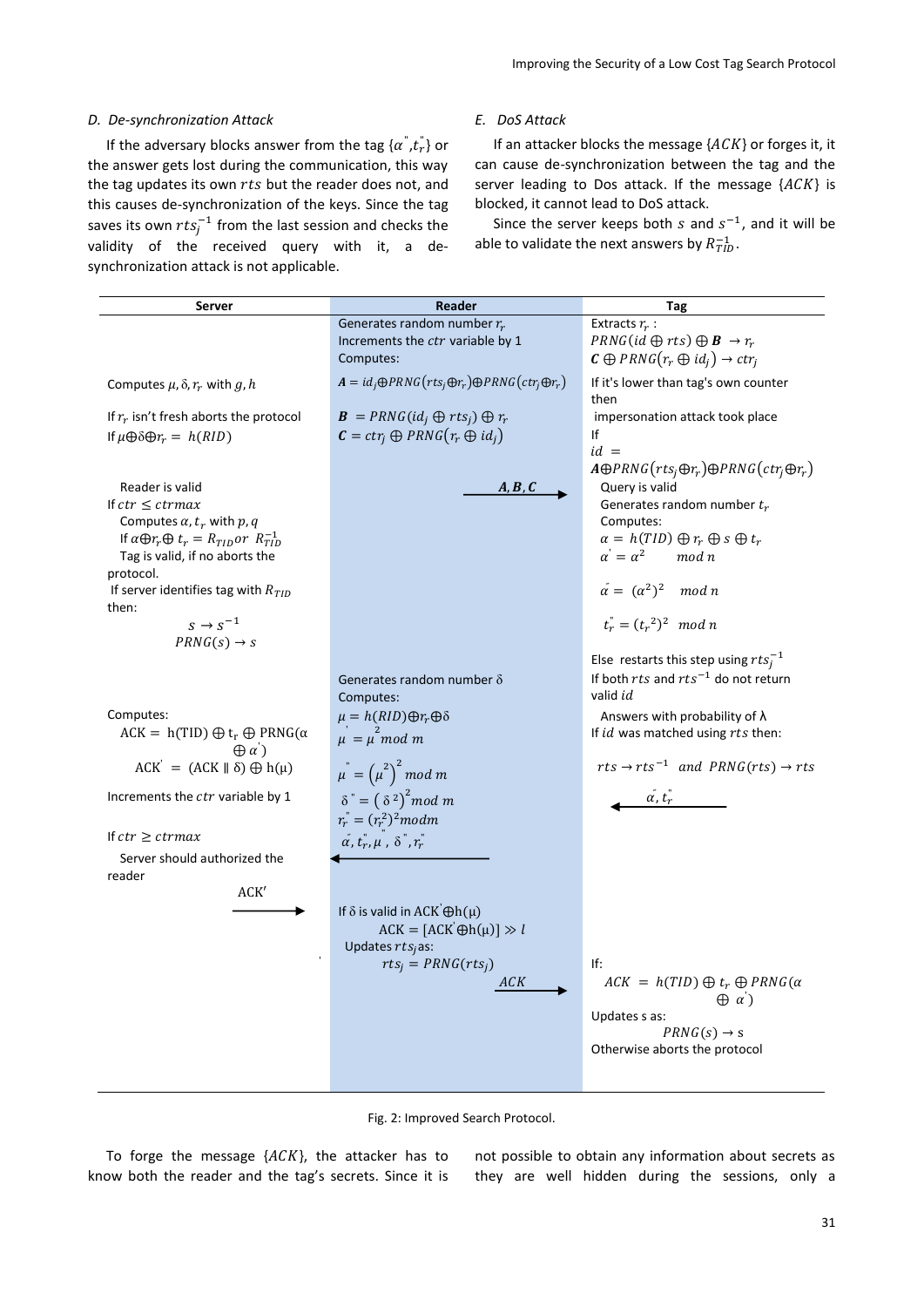legitimate server can calculate the message  ${ACK}$ . Therefore it is impossible to perform a DoS attack.

#### *F. Reader Anonymity and Location Privacy*

The reader's id is sent in a hash form  $h(RID)$ , and it is properly enciphered in the  $\mu$ . So, if the attacker does not know the value of prime numbers  $g$  and  $h$ , he will not obtain any information. Therefore, the search protocol provides reader anonymity and location privacy.

#### **Formal Security Analysis**

In this section, we use GNY logic  $[24]$ , which is a formal method to evaluate the security of improved search protocol. [Table 2](#page-7-0) shows the rules of GNY logic.

In the first step, we translate the messages of the protocol to the GNY logic parser:

### Message1: $R \rightarrow T$ : A:

 $T \triangleleft * ( id_i \oplus PRNG(rts_i \oplus r_r) \oplus PRNG(ctr_i \oplus r_r))$  (The tag T receives message *A*).

Message2: R  $\rightarrow$  T: **B**: T $\triangleleft$  \* (PRNG(id<sub>i</sub> $\oplus$ rts<sub>i</sub>) $\oplus$ r<sub>r</sub>) (The tag T receives message *B*).

#### <span id="page-7-0"></span>Table 2: GNY logic rules [\[24\]](#page-11-3)

| <b>Rules</b>   | <b>Description</b>                                                                                                                                               |
|----------------|------------------------------------------------------------------------------------------------------------------------------------------------------------------|
| T1             | A principal is being told of a "not-originated-here"<br>formula.                                                                                                 |
| P1             | A principal is capable of possessing a formula he is<br>told.                                                                                                    |
| P <sub>2</sub> | If a principal possesses two formulas, then he is<br>capable of possessing a function F of them.                                                                 |
| F <sub>1</sub> | If P believes a formula X is fresh, then he is entitled<br>to believe that any formula of which X is a<br>component is fresh.                                    |
| 11             | Suppose that for principal P, all of the following<br>conditions hold: (1) P receives a formula consisting<br>of a V anamintad with liquit and marked with a not |

- of a X encrypted with key K and marked with a notoriginated-here mark; (2) P possesses K; (3) P believes K is a suitable secret for himself and Q; (4) P believes formula X is recognizable; (5) P believes that K is fresh or that X is fresh. Then P is entitled to believe that (1) Q once conveyed X; (2) Q once conveyed the formula X encrypted with K; (3) Q possesses k.
- J1 J1 states that if P believes that Q has jurisdiction over some statement C and that Q believes in C, then P ought to believe in C as well.

Message3:  $R \to T: C: T \triangleleft * (ctr_i \oplus PRNG(r_r \oplus id_i))$  (The tag T receives message *C*).

Message4:  $T \rightarrow R$ :  $\alpha$ <sup>"</sup>:

 $R \triangleleft * ((h(TID) \oplus r_r \oplus s \oplus t_r)^4 \mod n))$  (The reader R receives message  $\alpha$ <sup>'</sup>).

Message5:  $T \rightarrow R$ :  $t_r^*$ : = R $\triangleleft * ((t_r)^4 \mod n)$  (The reader R receives message  $t_r$ ). Message6: R  $\rightarrow$  S:  $\alpha^{'}$ 

 $S\triangleleft\ast$  (  $(h(TID)\oplus r_r\oplus s\oplus t_r)^4$  mod n)) (The server S receives message  $\alpha$ <sup>'</sup>)

Message7: R  $\rightarrow$  S:  $t_r^*$ : S $\triangleleft * ((t_r)^4 \mod n)$  (The server S receives message  $t_r^{\dagger}$ )

Message8:R  $\rightarrow$  S:  $\mu$ <sup>"</sup>: S $\triangleleft$  \* (( $h(RID) \oplus r_r \oplus \delta$ )<sup>4</sup> mod m) (The server S receives message  $\mu$ <sup>"</sup>)

Message9:R  $\rightarrow$  S:  $\delta$ <sup>"</sup>: S $\triangleleft$  \* (( $\delta$ )<sup>4</sup> mod m) (The server S receives message  $\delta$ <sup>"</sup>)

Message10:R  $\rightarrow$  S: S $\triangleleft * ((r_r)^4 \mod m)$  (The server S receives message  $r_r$ <sup>"</sup>)

Message11:  $S \rightarrow R$ :  $ACK'$ 

 $S \triangleleft * (ACK' = (h(TID) \oplus t_r \oplus PRNG(\alpha \oplus \alpha'))$  $\delta$ )  $\bigoplus h(\mu)$ ) (The reader R receives message $ACK$ ) Message12:  $R \to T$ : ACK:  $T \triangleleft * (ACK \oplus h(\mu)) \gg l$ 

(The tag T receives message $ACK$ )

Then we write the assumptions used in the improved protocol that are going to use to evaluate the correctness of the protocol:

A1:R  $\ni$   $r_r$  : The reader R possesses  $r_r$ .

A2:  $R$ |  $\equiv$  # $r_r$ : The reader R believes that  $r_r$  is fresh.

A3:  $R \ni rts$ : The reader R possesses rts.

A4:  $R$  = #rts: The reader R believes that rts is fresh.

A5:  $R \ni ctr$ : The reader R possesses  $ctr$ .

A6:  $R$  = #ctr: The reader R believes that ctr is fresh.

A7:  $T \ni t_r$ : The tag T possesses  $t_r$ .

A8:  $T | \equiv #t_r$ : The tag T believes that  $t_r$  is fresh.

A9:  $T \ni rts$ : The tag T possesses rts.

A10:  $T \equiv \text{#} r t s$ : The tag T believes that  $r t s$  is fresh.

A11:  $T \ni ctr$ : The tag T possesses  $ctr$ .

A12:  $T \equiv \# \text{ctr}$ : The tag T believes that  $\text{ctr}$  is fresh.

A13: $R \equiv R \stackrel{rts}{\leftrightarrow} T$ : The reader R believes that  $rts$  is a suitable secret between the reader R and the tag T.

A14:  $T | \equiv T \stackrel{rts}{\leftrightarrow} R$ : The tag T believes that  $rts$  is a suitable secret between the tag T and the reader R.

A15:  $T \ni s$ : The tag T possesses s.

A16:  $T \equiv \#s$ : The tag T believes that s is fresh.

A17:  $S \ni s$ : The sever S possesses s.

A18:  $S \equiv \text{\#} s$ : The server S believes that s is fresh.

A19:  $R \ni \delta$ : The reader R possesses  $\delta$ .

A20:  $R \equiv #\delta$ : The reader R believes that  $\delta$  is fresh.

A21:  $T | \equiv T \stackrel{t_s}{\leftrightarrow} S$ : The tag T believes that  $t_s$  is a suitable secret between the tag T and the server S.

A22:  $S|\equiv S \stackrel{t_S}{\leftrightarrow} T$ : The server S believes that  $t_S$  is a suitable secret between the server S and the tag T.

Then we described the security correctness goals:

 $B1:T \equiv R \mid \sim #id_j \oplus PRNG(rts_j \oplus r_r) \oplus PRNG(ctr_j \oplus r_r)$ : The tag T believes that the reader R conveys the formula  $(id_i \oplus PRNG(rts_i \oplus r_r) \oplus PRNG(ctr_i \oplus r_r)).$ 

B2:  $T \equiv R \sim \#PRNG(id_i \oplus rts_i) \oplus r_r$ : The tag T believes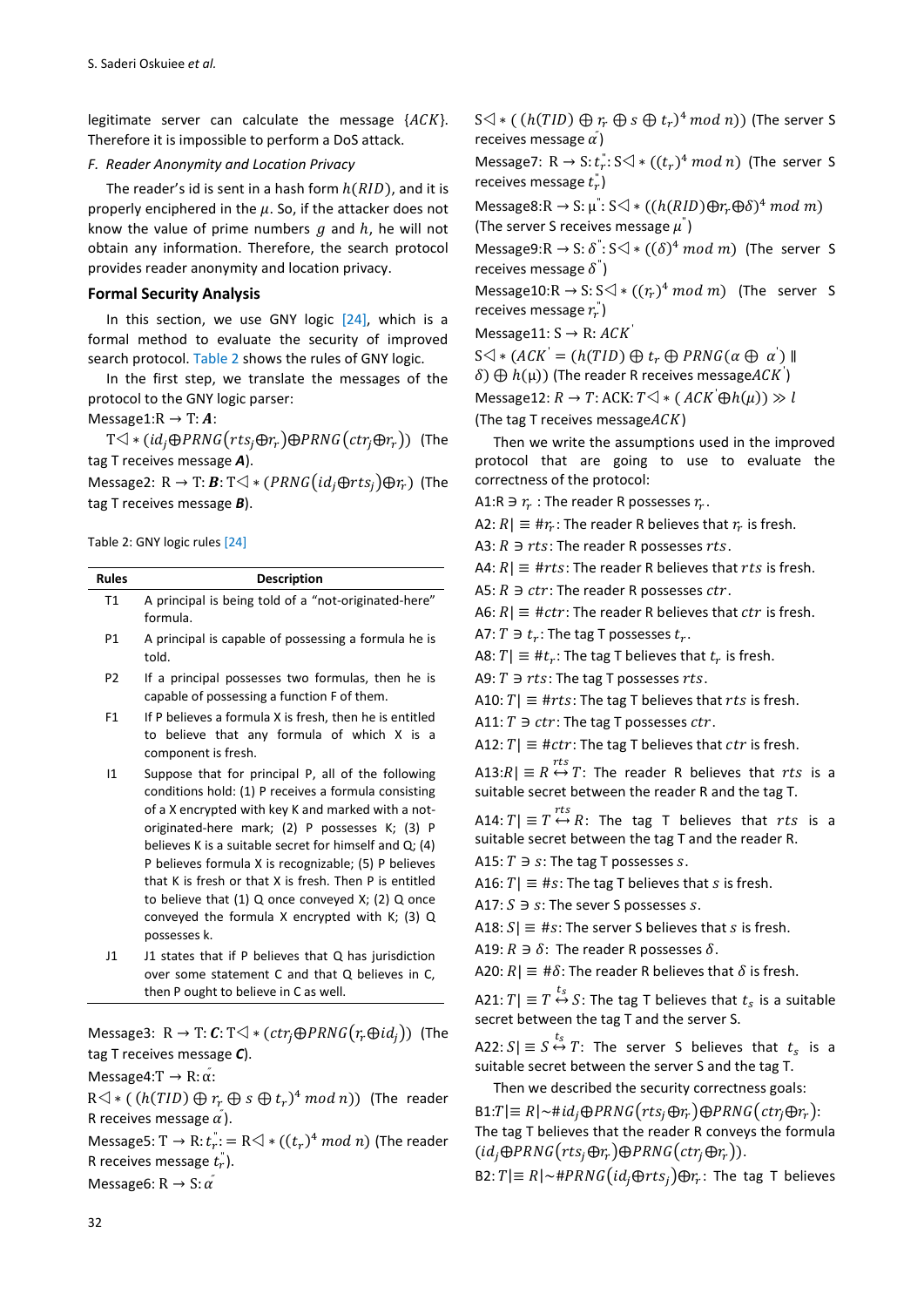that the reader R conveys the formula  $(PRNG(id_i \oplus rts_i) \oplus r_r).$ 

b3:  $T \equiv R \left[ \neg \# (ctr_i \oplus PRNG(r_r \oplus id_i)) :$  The tag T believes that the reader R conveys the formula  $(ctr_i \oplus PRNG(r_i \oplus id_i)).$ 

B4:  $R|\equiv T|\sim \#(h(TID) \oplus r_r \oplus s \oplus t_r)^4 \mod n$ : The reader R believes that the tag T conveys the formula  $((h(TID) \oplus r_r \oplus s \oplus t_r)^4 \mod n).$ 

B5:  $R \equiv T \sim \#((t_r)^4 \mod n)$ : The reader R believes that the tag T conveys the formula  $((t_r)^4 \ mod \ n)$ .

B6:  $S \equiv R \sim \#(h(TID) \oplus r_r \oplus s \oplus t_r)^4 \mod n$ : The server S believes that the reader R conveys the formula  $((h(TID) \oplus r_r \oplus s \oplus t_r)^4 \mod n).$ 

B7:  $S \equiv R \sim \#((t_r)^4 \mod n)$ : The server S believes that the reader R conveys the formula  $((t_r)^4 \ mod \ n)$ .

B8:  $S|\equiv R|\sim\#(h(RID)\oplus r_r\oplus\delta)^4 \ mod\ m$ ): The server S believes that the reader R conveys the formula  $\left(\left(h(RID)\oplus r_r\oplus \delta\right)^4\right.$  mod m).

B9:  $S \equiv R \sim \# ((\delta)^4 \mod m)$ : The server S believes that the reader R conveys the formula  $((\delta)^4 \ mod \ m)$ .

B10:  $S \equiv R \sim \#((r_r)^4 \mod m)$ : The server S believes that the reader R conveys the formula  $((r_r)^4 \ mod \ m)$ .

B11: $R \equiv S \sim #(h(TID) \oplus t_r \oplus PRNG(\alpha \oplus \alpha') \parallel \delta) \oplus$  $h(\mu)$ : The reader R believes that the server S conveys the formula  $(h(TID) \oplus t_r \oplus PRNG(\alpha \oplus \alpha^{'}) \parallel \delta) \oplus$  $h(\mu)$ ).

B12:  $T \equiv R \sim # (ACK \oplus h(\mu)) \gg l$ : The tag T believes that The reader R conveys the formula  $\big($  ACK  $\oplus h(\mu)\big) \gg l$ .

-*Proofing B1, B2 and B3*:

D1: Assume that the tag is being told of messages A, B and C (T1).

D2: by D1, assume that the tag possesses A, B and C (P1).

D3: by D2, assume that the tag believes that A, B and C are fresh (F1).

D4: From D3 (after series of steps D1, D2, D3) and assumptions A2, A4, A6, and A13 and applying postulates I1 and P2, B1 is achieved.

D5: From D3 and assumptions A2, A4, A13 and applying postulates I1 and P2, B2 is achieved.

D6: From D3 and assumptions A2, A6 and applying postulates I1 and P2, B3 is achieved.

-*Proofing B4 and B5*:

D7: Assume the reader is being told of messages  $\alpha^{\dagger}$  and  $t_{r}^{''}(T1)$ .

D8: By D7, assume that the reader possesses  $\alpha^{\text{''}}$  and  $t_r^{\text{''}}$ (P1).

D9: By D8, assume that the reader believes  $\alpha^{\dagger}$  and  $t_r^{\dagger}$  are fresh (F1).

D10: B4 is achieved From D9 (after series of steps D7, D8, D9) and assumptions A2, A8, A16 and applying postulates I1 and P2.

D11: B5 is achieved From D9 (after series of steps D7, D8, D9) and A8, and applying postulates I1 and P2.

-*Proofing B6, B7, B8, B9 and B10*:

D12: Assume the server is being told of messages  $\alpha$ ,  $t_r^{"}, \mu^{"}, \delta^{"}$ and  $r_r^{"}$  (T1).

D13: By D12, Assume the server is possesses messages  $\alpha$  ,  $t_r^{"}, \mu^{"}, \delta$   $^{''}$  and  $r_r^{"}$  (P1).

D14: By D13, assume server believes that messages  $\alpha$ ,  $t^{\degree}_r$ ,  $\mu^{\degree}$ ,  $\delta$   $\degree$  and  $r^{\degree}_r$  are fresh (F1).

D15: B6 is achieved From D14 (after series of steps D12, D13, D14) and A2, A8, A16 and applying postulates I1, J1 and P2.

D16: B7 is achieved From D14 (after series of steps D12, D13, D14), A8 and applying postulates I1, J1 and P2.

D17: B8 is achieved From D14 (after series of steps D12,

D13, D14), A2, A20 and applying postulates I1, J1 and P2.

D18: B9 is achieved From D14 (after series of steps D12,

D13, D14) and A20 and applying postulates I1, J1 and P2.

D19: B10 is achieved From D14 (after series of steps D12, D13, D14) and A2 and applying postulates I1, J1 and P2.

*-Proofing B11*:

D20: Assume the reader is being told of message  $\{ACK'\}$ (T1)

D21: By D20, assume that the reader possesses  ${ACK'}$ (P1).

D22: By D21, assume that the reader believes message  ${ACK'}$  is fresh (F1).

D23: From D22 and assumptions A8, A20 and applying postulates I1 and P2, B11 is achieved.

*-Proofing B12:*

D24: Assume the tag is being told of message  ${ACK}$ (T1).

D25: By D24, assume that the tag possesses  ${ACK}$  (P1).

D26: By D25, assume that the tag believes message  ${ACK}$  is fresh (F1).

D27: From D26 and assumptions A8, and applying postulates I1 and P2, B12 is achieved.

#### **Security and Performance Comparison**

In this section, we compare the improved search protocol with search protocols proposed earlier.

In [Table 3,](#page-9-0) we compare the improved protocol with some other search protocol in terms of hash, HMAC, PUF, PRNG, LFSR, Encryption and Decryption functions, XOR, and concatenate used in them.

We observe that Tan et al.'s search protocol [\[3\]](#page-10-2) uses hash functions, so it cannot be a lightweight protocol. Chun et al. use symmetric encryption functions when querying a specific tag  $[5]$ , so their protocol cannot be EPC compatible. Sundaresan et al. use lightweight function within their protocols [\[8\],](#page-10-7) [\[9\],](#page-10-8) so their protocols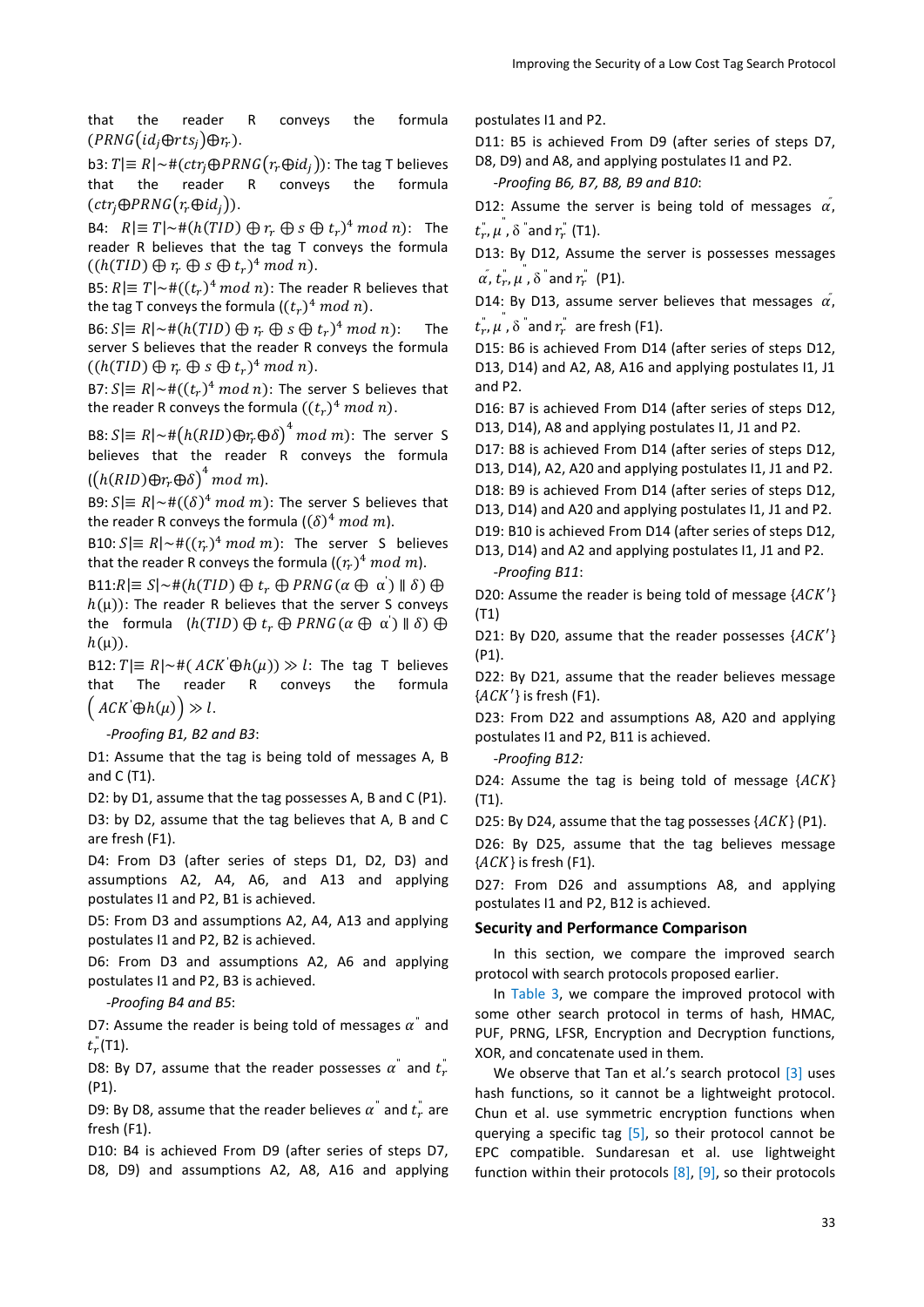can be low cost and compatible with EPC standard.

<span id="page-9-0"></span>

|  |  | Table 3: Complexity comparison |
|--|--|--------------------------------|
|--|--|--------------------------------|

| Protocol       | [3] | [5] | [8]           | [9] | [16] | Proposed<br>Protocol                                                 |
|----------------|-----|-----|---------------|-----|------|----------------------------------------------------------------------|
| H1             | 2   | O   | 0             |     | 0    | U                                                                    |
| H <sub>2</sub> | 3   | 2   | 0             | 1   | 0    | 1                                                                    |
| H <sub>3</sub> | 2   | 2   | 6             | 8   | 4    | 12                                                                   |
| H4             | 0   | 0   | 0             | 0   | 3    | $\Omega$                                                             |
| H <sub>5</sub> | 0   | O   | $\mathfrak z$ | 3   | 0    | 5                                                                    |
| H <sub>6</sub> | 0   | 0   | 0             | ი   | 4    | ŋ                                                                    |
| Н7             | 0   | 2   | 0             | n   | 0    | ŋ                                                                    |
|                |     |     |               |     |      | $114.$ Nicessa of Hook (119, Nicessa of $\frac{1}{112}$ , Nicessa of |

H1: Number of Hash/ H2: Number of  $\parallel$ /H3: Number of /H4: Number of PUF /H5: Number of PRNG/ H6: Number of LFSR/ H7: Number of E(.) and D(.)

Kulseng et al. use PUF functions in their protocol [\[16\],](#page-10-15) but it is hardly unlikely to implement PUF on a large scale [\[9\].](#page-10-8) In our improved protocol, the number of PRNG functions and XOR operators increased slightly, comparing to the Sundaresan et al. search protocol [\[9\].](#page-10-8) But since our protocol still uses lightweight functions, the cost of implementing it on RFID system will be low as well.

In [Table 4,](#page-9-1) the improved search protocol is compared with some well-known search protocols based on various parameters such as tag and reader anonymity, tag and reader location privacy, EPC compliance and some attacks such as replay, tracing, DoS and desynchronization.

<span id="page-9-1"></span>Table 4: Security comparison

| Protocol                                                        | $[3]$     | $[4]$ | [6]       | $[9]$     | $[12]$    | $[14]$ | g<br>S<br>MPROVEI<br>PROT |
|-----------------------------------------------------------------|-----------|-------|-----------|-----------|-----------|--------|---------------------------|
| Tag                                                             |           |       |           |           |           |        |                           |
| anonymity                                                       | S         | S     | S         | S         | S         | S      | S                         |
| Reader                                                          |           |       |           |           |           |        |                           |
| anonymity                                                       | NS        | S     | <b>NS</b> | S         | S         | S      | S                         |
| Tag location                                                    |           |       |           |           |           |        |                           |
| privacy                                                         | NS        | NS    | NS        | <b>NS</b> | S         | S      | S                         |
| Reader                                                          |           |       |           |           |           |        |                           |
| location                                                        | <b>NS</b> | S     | <b>NS</b> | S         | S         | S      | S                         |
| privacy                                                         |           |       |           |           |           |        |                           |
| Replay attack                                                   | NA        | NA    | <b>NA</b> | А         | <b>NA</b> | NA     | NA                        |
| Traceability                                                    |           |       |           |           |           |        |                           |
| attack                                                          | А         | A     | A         | А         | <b>NA</b> | NA     | <b>NA</b>                 |
| DoS/                                                            |           |       |           |           |           |        |                           |
| Desynchroniz                                                    | NA        | NA    | ΝA        | NA        | А         | NA     | NA                        |
| ation attack                                                    |           |       |           |           |           |        |                           |
| <b>EPC</b>                                                      |           |       |           |           |           |        |                           |
| compatible                                                      | N         | N     | N         | Υ         | N         | N      | Υ                         |
| Applicable (A)/ Not Applicable(NA)/ Satisfied(S)/ Not Satisfied |           |       |           |           |           |        |                           |
| (NS)/ Yes (Y)/ No (N)                                           |           |       |           |           |           |        |                           |

#### **Conclusion**

In this paper, we probed the security of Sundaresan et al. search protocol [\[9\]](#page-10-8) and discovered that an adversary could trace a tag. This weakness causes from the tag not being able to recognize an old query.

We showed that traceability attack applicable and explained it with two separate scenarios.

In the first scenario, we indicated that a traceability attack is executable, and the adversary could recognize whether the wanted tag is present with high probability by applying Chebyshev's inequality.

In the second scenario, we showed that a traceability attack is applicable with high probability if the adversary sends out a sufficient amount of queries to the tags in the area.

Following that, we proposed an improvement on Sundaresan et al. search protocol [\[9\],](#page-10-8) that uses a counter when sending a query to ensure the freshness of the legitimate requests. Then, in the last section, security analysis of the improved protocol showed that it is immune against replay, traceability, Dos and desynchronization attacks, and tag and reader anonymity and location privacy are maintained as well.

#### **Author Contribution**

S. Saderi, F. Moazami, G. Oudi proposed traceability attack on Sundaresan et al. search protocol. Sh. Saderi, F. Moazami proposed an improvement on the Sundaresan search protocol and analyzed security and performance of improved search protocol.

#### **Acknowledgement**

We would like to thank the anonymous reviewers for their valuable comments, which helped to increase the quality of our paper.

#### **Conflict of Interest**

The authors declare no potential conflict of interest regarding the publication of this work. In addition, the ethical issues including plagiarism, informed consent, misconduct, data fabrication and, or falsification, double publication and, or submission, and redundancy have been completely witnessed by the authors.

#### **Abbreviation**

| R, S, T     | Represents Server, Reader and Tag     |
|-------------|---------------------------------------|
|             | respectively                          |
| AL.         | Access List for the Reader            |
| TID, h(TID) | Unique Tag ID and hash value of TID   |
| RID.h(RID)  | Unique Reader ID and hash value of    |
|             | RID                                   |
|             | Secret key unique for each tag in the |
| $t_{\rm c}$ | system, used to generate <i>id</i> =  |
|             | h(TID,ts); known only to the server   |
|             | Random number generated by server     |
| $s, s^{-1}$ | and previous value of s               |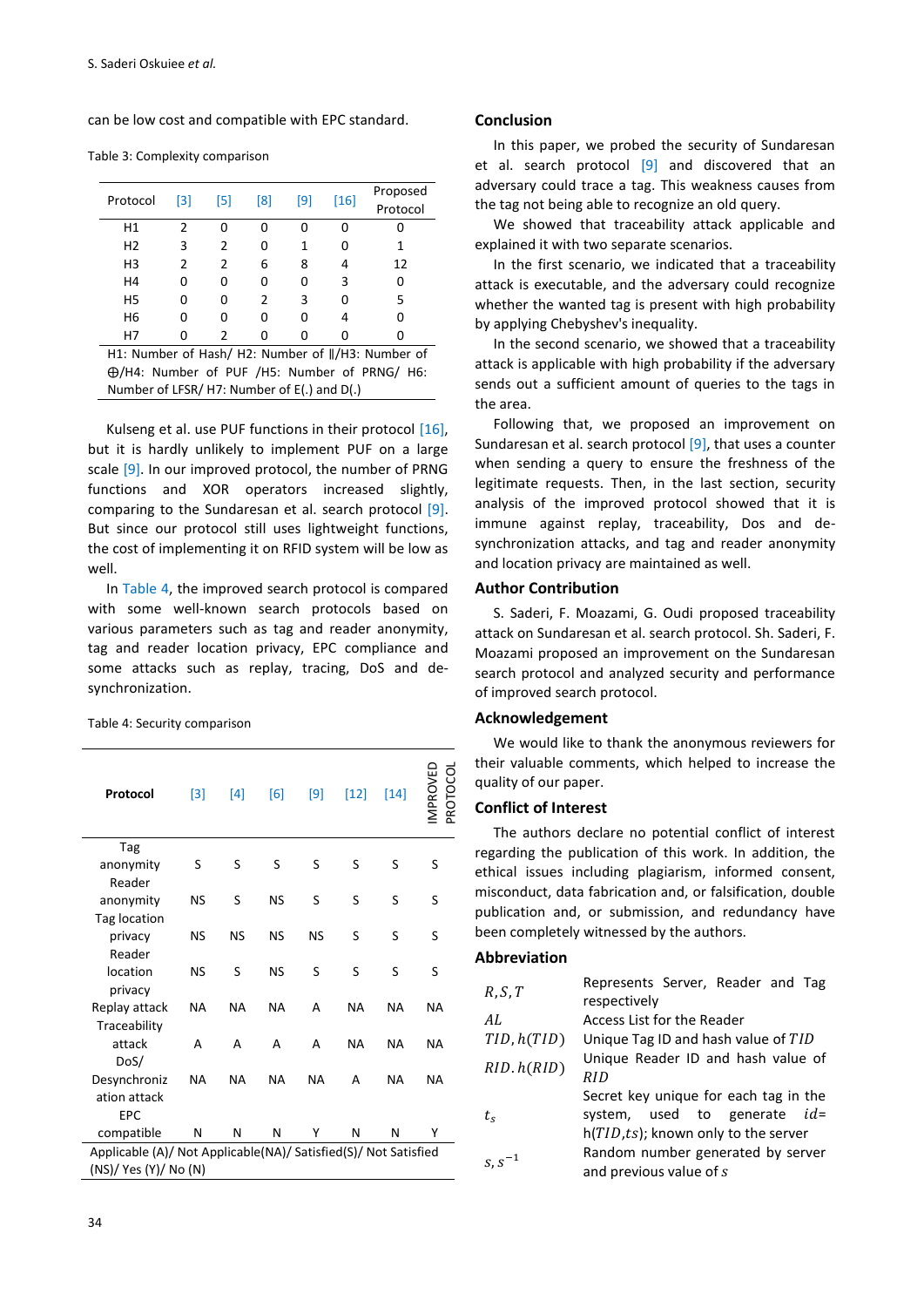| Improving the Security of a Low Cost Tag Search Protocol |  |
|----------------------------------------------------------|--|
|----------------------------------------------------------|--|

| p, q, g, h            | Four large prime numbers generated<br>by the server                                                       |
|-----------------------|-----------------------------------------------------------------------------------------------------------|
| m, n                  | $m=g.h$ stored in reader and $n=p.q$<br>stored in the tag                                                 |
| k                     | Number of the readers that<br>can<br>access a tag                                                         |
| L                     | Number of tags a reader is authorized<br>to search                                                        |
| $R_{TID}$             | Computed as $R_{TID} = h(TID) \oplus s$                                                                   |
| $R_{TID}^{-1}$        | Computed as $R_{TID}^{-1}$ = $h(TID)\oplus s^{-1}$                                                        |
| rts, $rts^{-1}$       | Shared secret between reader and a<br>tag; previous value of rts                                          |
| $r_r, \delta$         | Random numbers generated by the<br>reader                                                                 |
| $t_r$                 | Random number generated by the tag                                                                        |
| ctr, crmax            | Current and maximum value<br>for<br>counter                                                               |
| x, y                  | Queries sent from reader to tag in<br>Sundaresan et al. search protocol                                   |
| A, B, C               | Queries sent from reader to tag in our<br>improved search protocol                                        |
| $\alpha^{"}, t_r^{"}$ | Wanted tag's respond to a legitimate<br>query                                                             |
|                       | $\alpha$ , $t_n^{\dagger}, \mu^{\dagger}$ , $\delta^{\dagger}, r$ , Legitimate reader's answers to server |
| ACK'                  | Server's acknowledgment sent to the<br>reader                                                             |
| ACK                   | Reader's acknowledgment sent to the<br>valid tag                                                          |
| λ                     | Probability that a tag replies if query is<br>not for that tag                                            |
| PRNG                  | Pseudorandom number generator                                                                             |
| ⊕,∥                   | Exclusive-OR<br>Function (XOR)<br>and<br>Concatenation of two values                                      |
| Χ                     | Random variable                                                                                           |
| μ                     | Expected value of $X$                                                                                     |
| $\sigma^2$            | Finite non-zero variance of X                                                                             |
| k                     | A real number                                                                                             |
| N                     | Assumed number of tags in reader's<br>searching area                                                      |
| т                     | Number of captured queries sent by<br>an adversary                                                        |
| Τ1                    | Being told formula                                                                                        |
| P1                    | First possession rule                                                                                     |
| P <sub>2</sub>        | Second possession rule                                                                                    |
| F <sub>1</sub>        | Freshness rule                                                                                            |
| $\mathsf{I}1$         | Interpretation rule                                                                                       |
| 11                    | Jurisdiction rule                                                                                         |
| А                     | Assumptions used in security analysis                                                                     |
| B                     | Security correctness goals                                                                                |
| D                     | Security correctness proofs                                                                               |

#### **References**

- <span id="page-10-0"></span>[1] S. Lahiri, [RFID sourcebook,](https://dl.acm.org/doi/book/10.5555/1095610) IBM press, 2005.
- <span id="page-10-1"></span>[2] V. Chawla, D.S. Ha, "[An overview of passive RFID,"](https://ieeexplore.ieee.org/abstract/document/4342873) IEEE Commun. [Mag., 45\(9\):](https://ieeexplore.ieee.org/abstract/document/4342873) 11–17, 2007.
- <span id="page-10-2"></span>[3] [C.C. Tan, B. Sheng, Q. Li,](https://ieeexplore.ieee.org/abstract/document/4489767) "Secure and serverless RFID [authentication and search protocols](https://ieeexplore.ieee.org/abstract/document/4489767)," IEEE Trans. Wireless [Commun., 7\(4\): 1400](https://ieeexplore.ieee.org/abstract/document/4489767)–1407, 2008.
- <span id="page-10-3"></span>[4] T.Y. Won, J.Y. Chun, D.H. Lee, "[Strong authentication protocol for](https://ieeexplore.ieee.org/abstract/document/4755222)  secure RFID tag search wi[thout help of central database,"](https://ieeexplore.ieee.org/abstract/document/4755222) in Proc. [International Conference on Embedded and Ubiquitous](https://ieeexplore.ieee.org/abstract/document/4755222)  [Computing,](https://ieeexplore.ieee.org/abstract/document/4755222) 2: 153-158, 2008.
- <span id="page-10-4"></span>[5] [L. Chun, J. Hwang, D. Lee, "RFID tag search protocol preserving](https://koreauniv.pure.elsevier.com/en/publications/rfid-tag-search-protocol-preserving-privacy-of-mobile-reader-hold)  [privacy of mobile reader holders,"](https://koreauniv.pure.elsevier.com/en/publications/rfid-tag-search-protocol-preserving-privacy-of-mobile-reader-hold) IEICE Electron. Express, 8(2): 50–[56, 2011.](https://koreauniv.pure.elsevier.com/en/publications/rfid-tag-search-protocol-preserving-privacy-of-mobile-reader-hold)
- <span id="page-10-5"></span>[6] Z. Kim, J. Kim, K. Kim, I. Choi, T. Shon, "[Untraceable and serverless](https://ieeexplore.ieee.org/abstract/document/5951988)  RFID authe[ntication and search protocols,"](https://ieeexplore.ieee.org/abstract/document/5951988) in Proc. Ninth IEEE [International Symposium on Parallel and](https://ieeexplore.ieee.org/abstract/document/5951988) Distributed Processing [with Applications Workshops,:](https://ieeexplore.ieee.org/abstract/document/5951988) 278–283, 2011.
- <span id="page-10-6"></span>[7] S. Sundaresan[, R. Doss, W. Zhou, "A secure search protocol based](https://ieeexplore.ieee.org/abstract/document/6362802)  [on Quadratic Residues for EPC Class-1 Gen-](https://ieeexplore.ieee.org/abstract/document/6362802)2 UHF RFID tags," in [Proc. 23rd International Symposium on Personal Indoor and](https://ieeexplore.ieee.org/abstract/document/6362802)  [Mobile Radio Communications,:30](https://ieeexplore.ieee.org/abstract/document/6362802)–35, 2012.
- <span id="page-10-7"></span>[8] [S. Sundaresan, R. Doss, S. Piramuthu, W. Zhou, "Secure tag search](https://ieeexplore.ieee.org/abstract/document/6803031)  [in RFID systems using mobile readers,"](https://ieeexplore.ieee.org/abstract/document/6803031) IEEE Trans. Dependable [Secure Comput., 12\(2\):](https://ieeexplore.ieee.org/abstract/document/6803031) 230–242, 2015.
- <span id="page-10-8"></span>[9] [S. Sundaresan, R. Doss, S. Piramuthu, W. Zhou, "A secure search](https://www.sciencedirect.com/science/article/abs/pii/S138912861730155X)  [protocol for low cost passive RFID tags,"](https://www.sciencedirect.com/science/article/abs/pii/S138912861730155X) Computer Networks, 122: 70–[82, 2017.](https://www.sciencedirect.com/science/article/abs/pii/S138912861730155X)
- <span id="page-10-9"></span>[10] [M. Safkhani, P. Peris-Lopez, N. Bagheri, M. Naderi, J. C.](https://link.springer.com/chapter/10.1007/978-3-642-36140-1_1)  Hernandez-[Castro, "On the security of Tan et al. serverless RFID](https://link.springer.com/chapter/10.1007/978-3-642-36140-1_1)  [authentication and search protocols,"](https://link.springer.com/chapter/10.1007/978-3-642-36140-1_1) in Proc. International [Workshop on Radio Frequency Identification: Security and Privacy](https://link.springer.com/chapter/10.1007/978-3-642-36140-1_1)  Issues, 7739: 1–[19, 2012.](https://link.springer.com/chapter/10.1007/978-3-642-36140-1_1)
- <span id="page-10-10"></span>[11] L.C. Lin, S.C. Tsaur, S.-C, K.P. Chang, "Lightweight and serverless [RFID authentication and search protocol,"](https://ieeexplore.ieee.org/abstract/document/5380132) in Proc. Second Int. [Conf. on Computer and Electrical Engineerin, 2:](https://ieeexplore.ieee.org/abstract/document/5380132) 95–99, 2009.
- <span id="page-10-11"></span>[12] [C. Mtita, M. Laurent, J. Delort, "Efficient serverless](https://digital-library.theiet.org/content/journals/10.1049/iet-ifs.2015.0428)  [radiofrequency identification mutual authentication and secure](https://digital-library.theiet.org/content/journals/10.1049/iet-ifs.2015.0428)  [tag search protocols with untrusted readers,"](https://digital-library.theiet.org/content/journals/10.1049/iet-ifs.2015.0428) IET Inf. Secur., 10(5): 262–[271, 2016.](https://digital-library.theiet.org/content/journals/10.1049/iet-ifs.2015.0428)
- <span id="page-10-12"></span>[13] [S.I. Ahamed, F. Rahman, E. Hoque, F. Kawsar](https://ieeexplore.ieee.org/abstract/document/4511560), T. Nakajima, "S3PR: [secure serverless search protocols for](https://ieeexplore.ieee.org/abstract/document/4511560) RFID," in Proc. 2008 [International Conference on Information Security and](https://ieeexplore.ieee.org/abstract/document/4511560) Assurance (isa 2008): 187–[192, 2008.](https://ieeexplore.ieee.org/abstract/document/4511560)
- <span id="page-10-13"></span>[14] Y. Zuo[, "Secure and private search protocols for RFID systems,"](https://link.springer.com/article/10.1007/s10796-009-9208-6)  [Inform. Syst. Front., 12\(5\):](https://link.springer.com/article/10.1007/s10796-009-9208-6) 507–519, 2009.
- <span id="page-10-14"></span>[15] E.-[J. Yoon, "Cryptanalysis of an RFID](https://link.springer.com/chapter/10.1007/978-3-642-35606-3_68) tag search protocol [preserving privacy of mobile reader,"](https://link.springer.com/chapter/10.1007/978-3-642-35606-3_68) in Proc. International [Federation for Information Processing,:](https://link.springer.com/chapter/10.1007/978-3-642-35606-3_68) 575–580, 2012.
- <span id="page-10-15"></span>[16] [L. Kulseng, Z. Yu, Y. Wei, Y. Guan, "Lightweight](https://ieeexplore.ieee.org/abstract/document/5158407) secure search [protocols for lowcost RFID s](https://ieeexplore.ieee.org/abstract/document/5158407)ystems," in Proc. 2009 29th IEEE [International Conference on Distributed Computing Systems,:](https://ieeexplore.ieee.org/abstract/document/5158407) 40– [48, 2009.](https://ieeexplore.ieee.org/abstract/document/5158407)
- <span id="page-10-16"></span>[17] [A. Falahati, H. Azizi, R.M. Edwards.](https://ieeexplore.ieee.org/abstract/document/7881921) "RFID light weight server-less [search protocol based on nlfsrs](https://ieeexplore.ieee.org/abstract/document/7881921)," in Proc. 8th International [Symposium on Telecommunications \(IST\),: 741-745, 2016.](https://ieeexplore.ieee.org/abstract/document/7881921)
- <span id="page-10-17"></span>[18] [C. Lv, H. Li, M. Jianfeng, B. Niu, "Vulnerability an](https://www.researchgate.net/profile/Ben_Niu6/publication/220451644_Vulnerability_analysis_of_lightweight_secure_search_protocols_for_low-cost_RFID_systems/links/541fd0ed0cf2218008d3fc09.pdf)alysis of [lightweight secure search protocols for low-](https://www.researchgate.net/profile/Ben_Niu6/publication/220451644_Vulnerability_analysis_of_lightweight_secure_search_protocols_for_low-cost_RFID_systems/links/541fd0ed0cf2218008d3fc09.pdf)cost RFID systems," [Int. J. Radio Freq. Identif. Technol. Appl., 4\(1\):](https://www.researchgate.net/profile/Ben_Niu6/publication/220451644_Vulnerability_analysis_of_lightweight_secure_search_protocols_for_low-cost_RFID_systems/links/541fd0ed0cf2218008d3fc09.pdf) 3–12, 2012.
- <span id="page-10-18"></span>[19] [M. Eslamnezhad Namin, M. Hosseinzadeh, N. Bagheri, A.](http://jecei.sru.ac.ir/article_1105.html)  Khademzadeh, "[RSPAE: RFID search protocol based on](http://jecei.sru.ac.ir/article_1105.html)  authenticated encryption,'' [J. Electr. Comput. Eng. Innovations,](http://jecei.sru.ac.ir/article_1105.html) 6(2): [179-192, 2018.](http://jecei.sru.ac.ir/article_1105.html)
- <span id="page-10-19"></span>[20] A. Khattab, Z. Jeddi, [E. Amini, E., M. Bayoumi, RFID security: a](https://books.google.com/books?hl=en&lr=&id=C_B6DQAAQBAJ&oi=fnd&pg=PR7&dq=RFID+security:+a+lightweight+paradigm,+Springer,+2016.+&ots=6nKaP-RmD1&sig=aaHrZESmI8ejZtNkig4sxO9VwHg#v=onepage&q=RFID%20security%3A%20a%20lightweight%20paradigm%2C%20Springer%2C%20)  [lightweight paradigm,](https://books.google.com/books?hl=en&lr=&id=C_B6DQAAQBAJ&oi=fnd&pg=PR7&dq=RFID+security:+a+lightweight+paradigm,+Springer,+2016.+&ots=6nKaP-RmD1&sig=aaHrZESmI8ejZtNkig4sxO9VwHg#v=onepage&q=RFID%20security%3A%20a%20lightweight%20paradigm%2C%20Springer%2C%20) Springer, 2016.